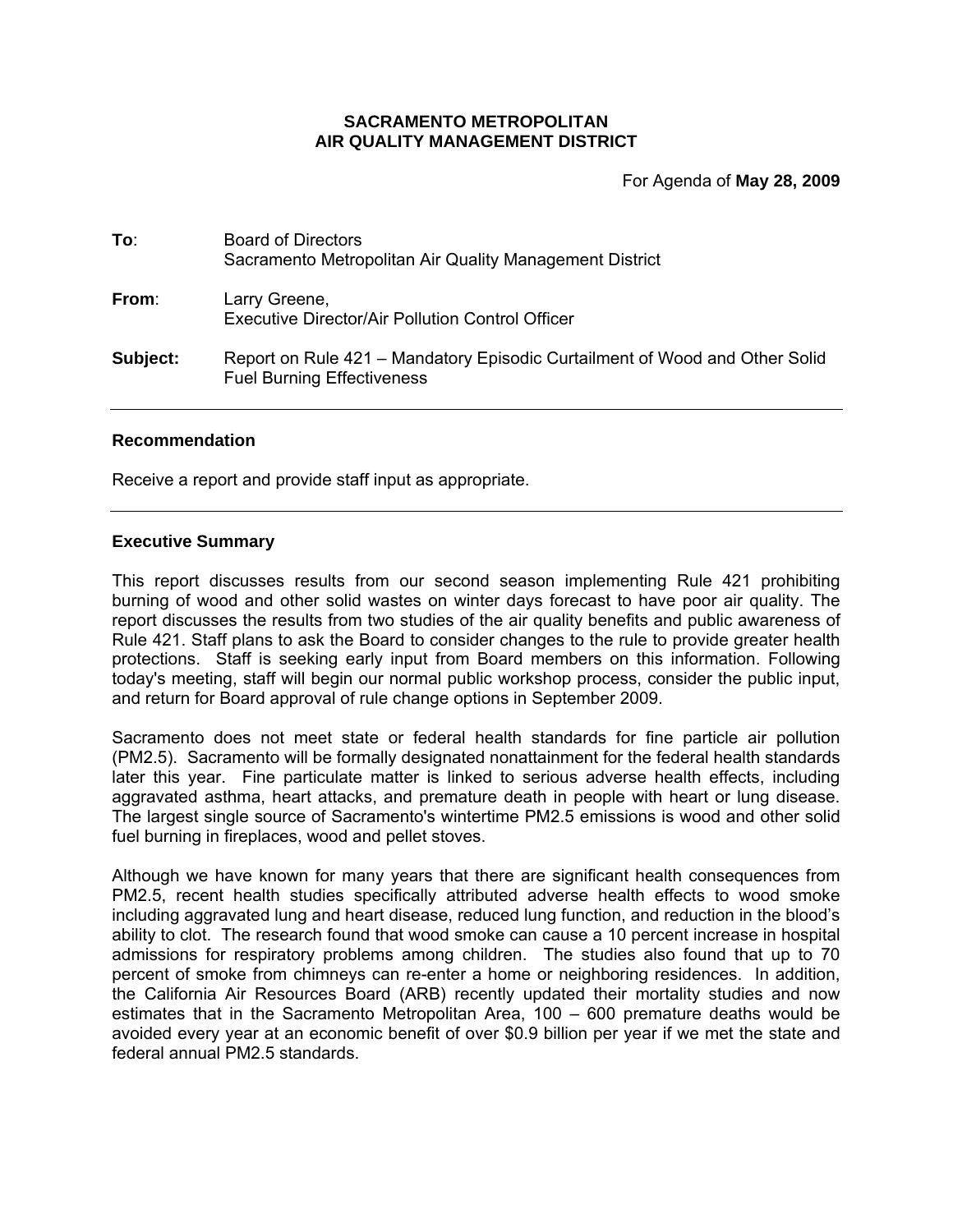The District has a three pronged plan to reduce emissions from wood burning 1) provide financial incentives to remove or replace fireplaces and dirty stoves with cleaner burning options, 2) prohibit installation of new fireplaces and dirty stoves, and 3) prohibit burning on days when weather conditions cause wood smoke to be trapped near the ground and build up to unhealthy levels.

This third element was enacted on October 25, 2007, when the Board adopted Rule 421, Mandatory Episodic Curtailment of Wood and Other Solid Fuel Burning. Rule 421 is in effect from November  $1<sup>st</sup>$  through the end of February. When PM2.5 concentrations are forecast to exceed the federal health standard of 35  $\mu q/m^3$  but will not exceed 40  $\mu q/m^3$  burning is prohibited, except in EPA certified stoves or pellet stoves. This is called a Stage 1 no-burn day. When PM2.5 concentrations are forecast to exceed 40  $\mu$ g/m<sup>3</sup>, all burning is prohibited. This is called a Stage 2 no-burn day. The rule does not apply to fireplaces and stoves that burn gaseous fuels (natural gas and propane), and exempts burning that is the sole source of heat, or in situations when not burning would be a financial hardship to a resident.

Staff commissioned two studies of the effectiveness of our wood burning control efforts, specifically Rule 421. The first study, conducted by Sonoma Technology, Inc. (STI) examined the air quality benefits on forecast no-burn days in the last two seasons. The second study, conducted by Aurora Research Group, examined the public awareness and response to the rule.

The STI study determined that Rule 421 improved PM2.5 air quality readings an average of 23% when all burning was prohibited, and 10% on days when exempt devices were allowed to burn. The Aurora study determined that 92% of the survey respondents (adults with wood burning devices) were aware of the requirements and 52% complied when all burning was prohibited. Compliance rates were lower, 42%, on days when some burning was allowed.

This public response and air quality improvements, while significant, are not sufficient to meet the health standards. Therefore, staff evaluated potential benefits from reducing the thresholds for prohibiting burning as noted below. The San Joaquin Valley air district recently amended their wood burning rule to reduce their threshold to 30, and automatically drop the threshold to 20 if they do not meet their federal air quality deadline (2015.) A similar provision could be added to our rule.

|                                                               | Current rule | Option 1 | Option 2 | Option 3   |
|---------------------------------------------------------------|--------------|----------|----------|------------|
| Stage 1<br>threshold                                          | 35           | 31       | 25       | Eliminated |
| Stage 2<br>threshold                                          | 40           | 35       | 30       | 30         |
| Average no. of<br>no-burn days                                | 23           | 28       | 44       | 31         |
| No. of avoided<br>days over the<br>federal health<br>standard | 13           | 16       | 18       | 17         |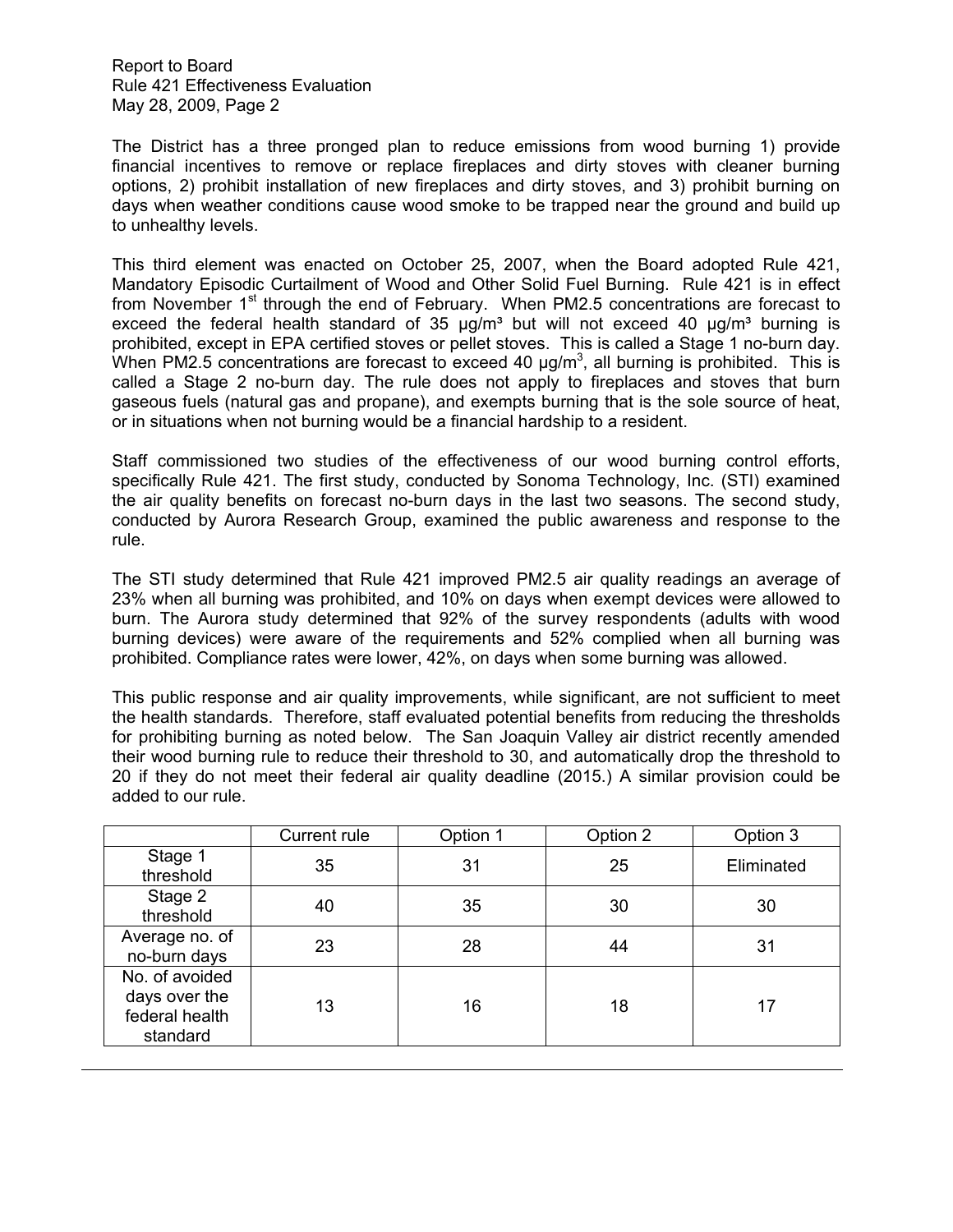## **Health Effects and Air Quality**

Particulate matter (PM) is a mixture of very small liquid droplets and solid particles. Adverse health effects are linked to particles that are less than 10 microns in diameter (PM10), and fine particles that are less than 2.5 microns in diameter (PM2.5). According to the U.S. Environmental Protection Agency (EPA), health studies have linked exposure to particulate matter, especially fine particles, to several significant health problems, including:

- increased respiratory symptoms, such as irritation of the airways, coughing, or difficulty breathing;
- decreased lung function;
- aggravated asthma;
- development of chronic bronchitis;
- irregular heartbeat;
- nonfatal heart attacks; and
- premature death in people with heart or lung disease.

Exposure to particulate matter pollution can cause coughing, wheezing, and decreased lung function even in otherwise healthy children and adults. EPA estimates that thousands of elderly people die prematurely each year from exposure to fine particles. In addition, a recent study (Dominici et al., 2006) of the correlation between PM2.5 concentrations and hospital admission rates concluded that short-term exposure to PM2.5 increases the risk of hospitalization for cardiovascular and respiratory diseases.

ARB heard the results of several studies earlier this year that showed smoke from wood fires aggravates lung and heart disease and increases the number of hospital admissions. The research results indicate exposure to wood smoke may reduce lung function and reduce the blood's ability to clot properly. In addition, wood smoke exposure may also increase substances in the body that lead to cardiovascular and pulmonary inflammation. The research found that wood smoke can cause a 10 percent increase of hospital admissions for respiratory problems among children. The studies also found that up to 70 percent of smoke from chimneys can reenter a home or neighboring residences.

In 2008, ARB updated their studies of mortality effects from elevated PM2.5 concentrations. They now estimate that in the Sacramento Metropolitan Area, 100 – 600 premature deaths would be avoided at an economic benefit of over \$0.9 billion per year if the region met the state and federal annual PM2.5 standards.

The District is currently designated as a nonattainment area for the state and federal<sup>1</sup> PM10 standards and for the state PM2.5 standard. In addition, the District will be nonattainment with the federal PM2.5 health standard when formal designations are published later this year.

Wood smoke also contains VOCs which include toxic and/or cancer-causing substances, such as benzene, formaldehyde and benzo-a-pyrene, a polycyclic aromatic hydrocarbon (PAH).

 $\overline{a}$ 1 Based on 1998-2000 monitoring data, EPA made a finding (February 15, 2002 Federal Register, Volume 67, Number 32, Page 7082 et seq.) that Sacramento County attained the federal ambient PM10 standard by the applicable December 31, 2000 attainment deadline. Note that this EPA finding did not redesignate the Sacramento District to attainment.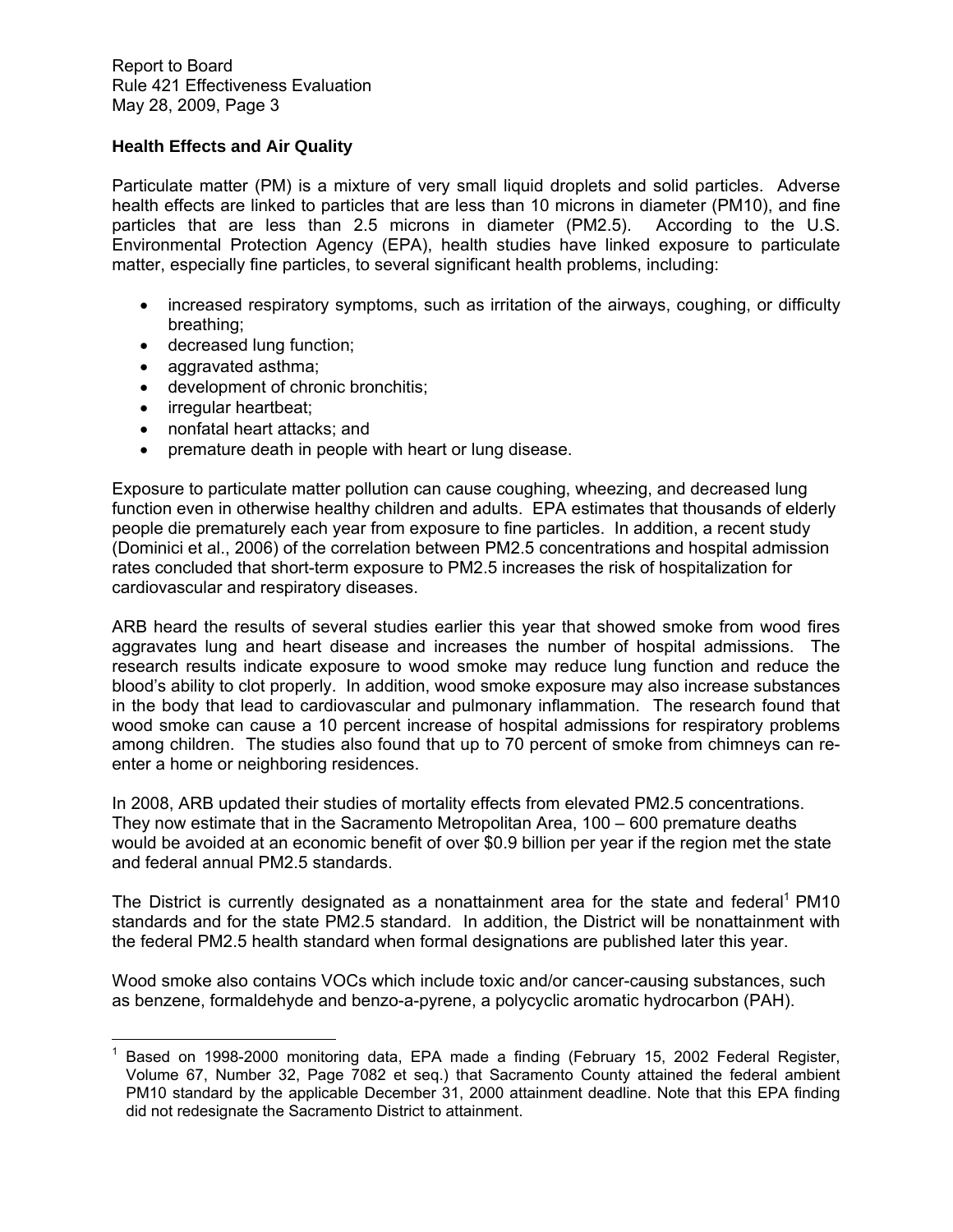# **Wood Burning Inventory and Emissions Background**

Wood smoke is the single largest directly emitted PM2.5 emissions source, 49% as reported by the California Air Resources Board's 2006 wintertime PM2.5 emissions inventory for Sacramento County.

The California Air Resources Board (CARB) is responsible for preparing the wood burning emission inventory for Sacramento County. The current CARB inventory (2006) estimates PM2.5 emissions to be 8.37 tons on an average winter day from wood burning in Sacramento County.



**2006 Wintertime PM2.5 Inventory by Source2**

The number of wood burning devices in Sacramento County<sup>3</sup> are:

- 155,600 open hearth fireplaces
- 25,100 wood stoves
- 80,300 wood burning inserts
- 15,100 pellet stoves

 $\overline{a}$ 

<sup>2</sup> California Air Resources Board, Emission Inventory, Emission Data, Criteria Emissions, Forecasted Emissions by Summary Category 2007 Almanac (Base Year 2006), Winter, PM2.5, 2006, Sacramento Metropolitan AQMD, www.arb.ca.gov/app/emsinv/fcemssumcat2007.php 3

<sup>&</sup>lt;sup>3</sup> State of California, Department of Finance; E-5 Population and Housing Estimates for Cities, Counties and the State, 2001-2008, with 2000 Benchmark; http://www.dof.ca.gov/research/demographic/reports/estimates/e-5\_2001-06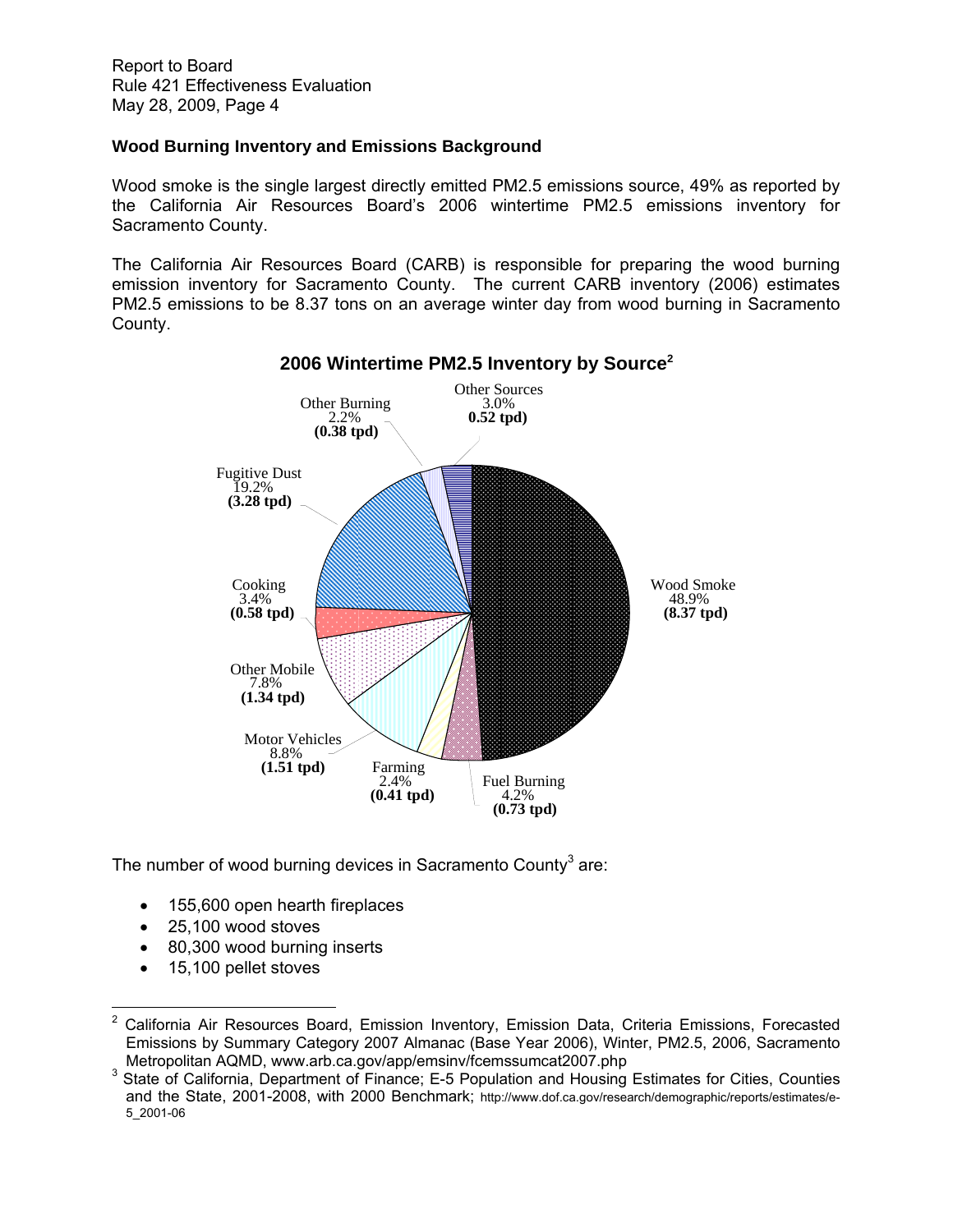# **Rule 421 – Mandatory Episodic Curtailment of Wood and Other Solid Fuel Burning**

The District's strategy to improve particulate matter air quality includes a three pronged approach to reducing emissions from wood burning, financial incentives, regulating new wood burning installations, and reducing burning from existing fireplaces and wood stoves. The program to provide financial incentives to remove or replace existing fireplaces and dirty wood stoves was established in June 2006. To date, a total of almost 2100 fireplaces and dirty wood stoves have been removed or replaced with cleaner burning alternatives. On October 26, 2006 the Board of Directors approved a rule that prohibits installing new fireplaces and dirty wood burning devices. The last prong was adopted on October 25, 2007, as Rule 421, Mandatory Episodic Curtailment of Wood and Other Solid Fuel Burning. Residents and businesses that take advantage of the financial incentives to install gaseous fuel burning devices are exempt from our wood burning regulations.

Rule 421 prohibits wood or other solid fuel fires and use of fireplaces and wood or pellet stoves and inserts on days forecast to exceed the federal health standards. Gas fireplaces and inserts are allowed to burn. The rule has exemptions for wood burning that is the sole source of heat, used for cooking, in religious ceremonies, and when prohibiting wood burning is a financial hardship.

Rule 421 is in effect from November  $1<sup>st</sup>$  through the end of February. A "Stage 1" no-burn day is called when the forecasted PM2.5 concentration exceeds 35 but does not exceed 40  $\mu q/m^3$ . EPA certified wood devices and pellet stoves are allowed to burn on Stage 1 days provided they do not emit visible smoke. A "Stage 2" day is called when the forecasted concentration exceeds 40  $\mu$ g/m<sup>3</sup>. On a Stage 2 day all wood and other solid fuel burning is prohibited. Rule 421 also contains provisions for a voluntary no-burn request (called a "burning discouraged" day) to be issued when the PM2.5 forecast exceeds 25  $\mu$ g/m<sup>3</sup> but will not exceed 35  $\mu$ g/m<sup>3</sup>.

# **Outreach Summary**

Because several hundred thousand people are affected by this rule, public outreach is critical to the rule's success. The public can find out if it is a "no-burn" day several ways. Daily burn forecasts are printed in The Sacramento Bee, and included in nearly all local radio and television weather broadcasts. The District also maintains a toll free phone message, sends emails to subscribers and posts the forecasts on our websites, www.AirQuality.org and www.SpareTheAir.com. The websites also have exemption request forms, frequently asked questions and many other educational publications.

To help get the word out, the District created 465 new partnerships with companies and organizations in addition to the 800 partners from the previous season. Through the Internet, the District sent e-mails to almost 9,000 Sacramento County Air Alert subscribers. A 9-week radio campaign and print ads in 18 community newspapers reminded the community to Check Before You Burn. The District distributed four articles to homeowners associations, neighborhood associations, Chamber of Commerce, Realtors and PTAs describing aspects of the Check Before You Burn program.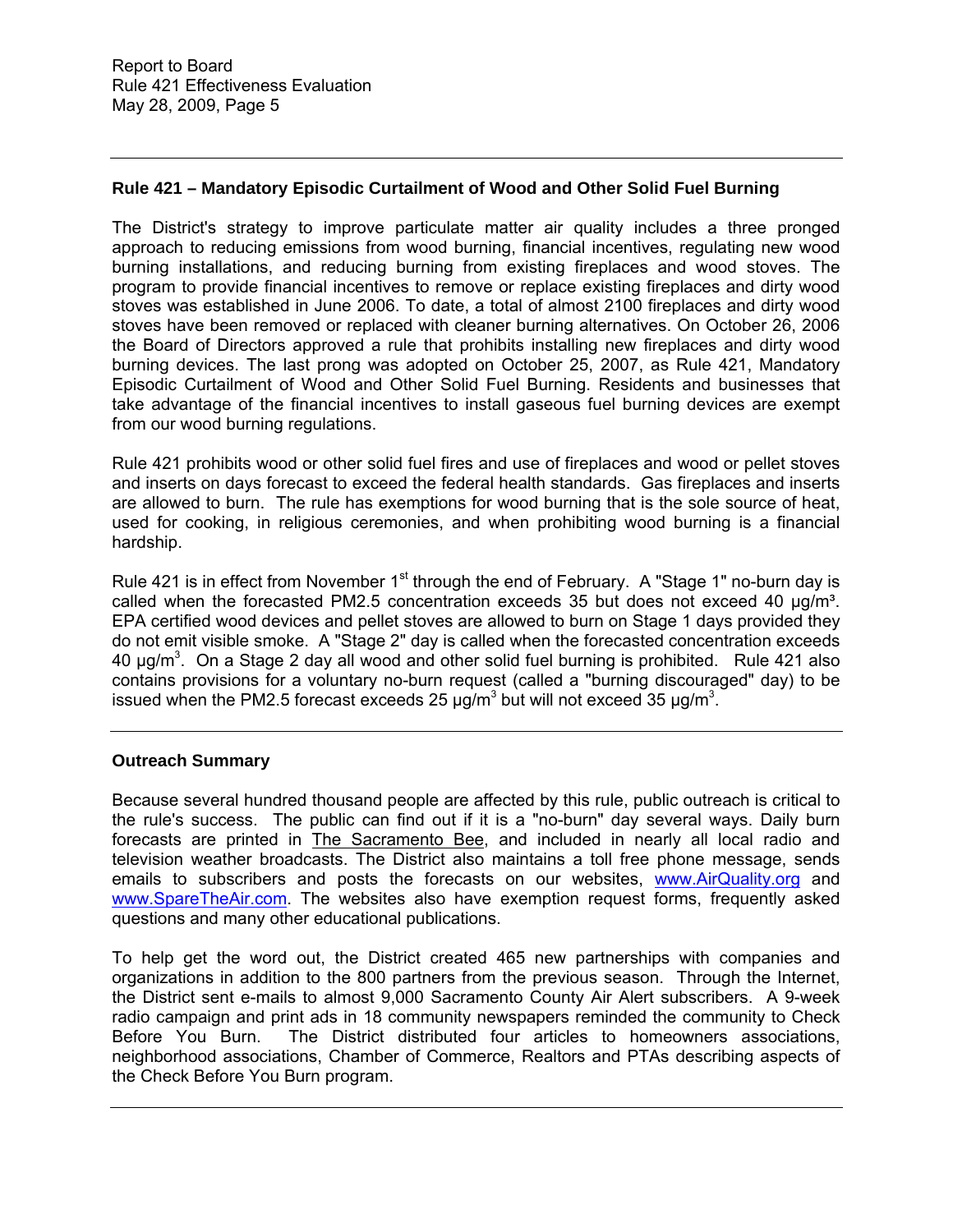## **Check Before You Burn Day Summary**

The figure below summarizes the days that were called during the 08/09 no-burn season. There were a total of 10 Stage 1 days, 28 Stage 2 days and 28 Burning Discouraged days.

Weather conditions were conducive to high PM 2.5 concentrations during the 2008/2009 season and two extended multi-day pollution episodes occurred when an upper-level ridge of high pressure persisted over the West Coast resulting in warm aloft temperatures, limiting the vertical mixing of pollutants. And at the surface, high pressure over Nevada and the Great Basin resulted in calm-to-light winds, limiting the dispersion of pollutants.

Although there were more Stage 2 days in 2008/2009 than the first season, the weather conditions and air quality levels were not without precedent. There was a 13-day episode in December 2005 that would have been Stage 2 for all but one day if the Check Before You Burn program had been in effect.





# **Past Season Enforcement Statistics Summary**

Another key aspect of this program is enforcement. A violation occurs when wood smoke is visible on a no-burn day. Inspectors conduct surveillance on no-burn days and respond to complaints. Inspectors do not enter private property and the notice of violation is mailed to the resident. Photos are used, if possible, to assist in documenting the violation. Any residence found to be in violation is issued a citation, and is subject to monetary fines. The Board waived fines for the first season. This past season an administrative penalty of \$50 was assessed for first time violators, with the option to complete and pass a compliance class, either on-line or in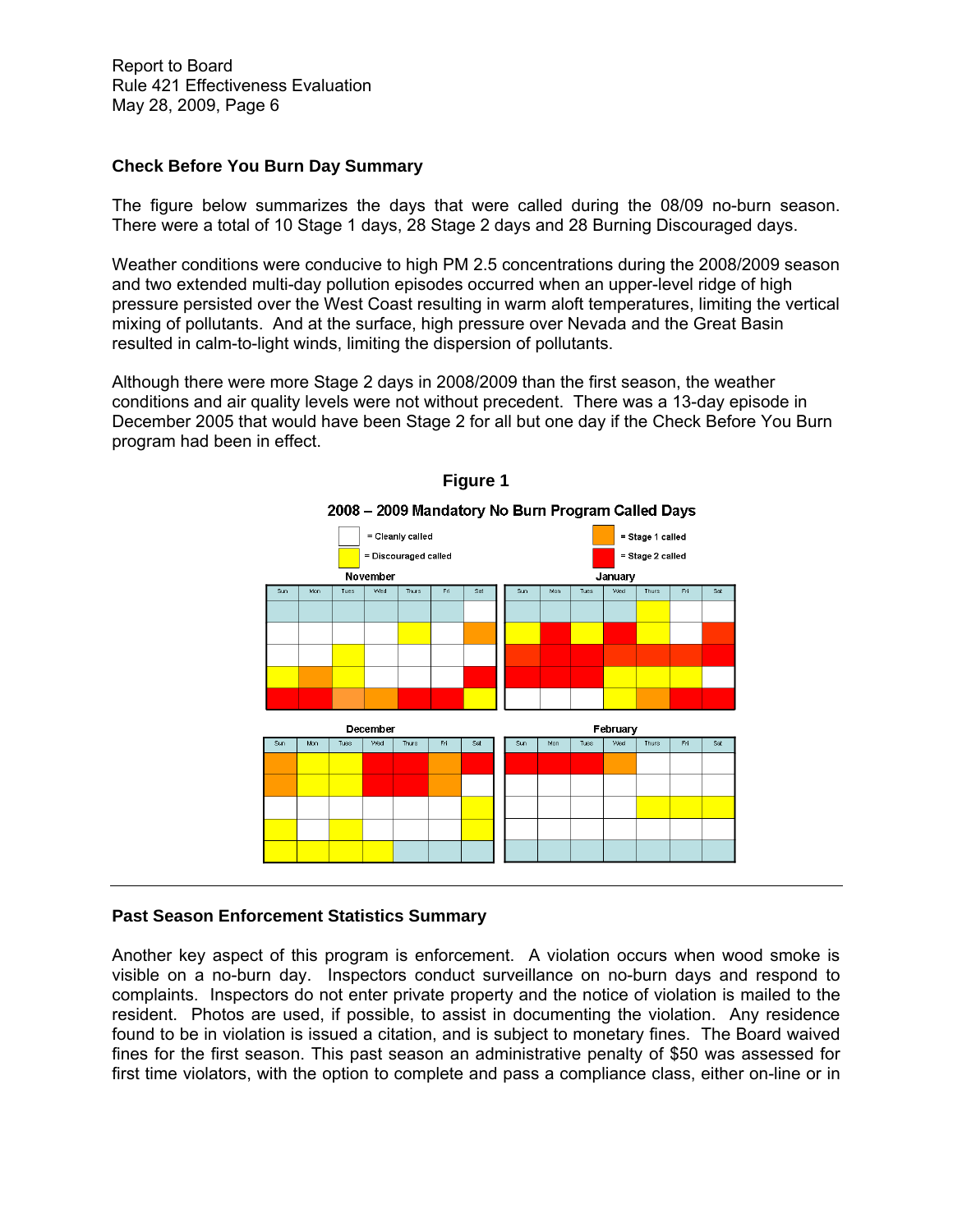person, in lieu of paying the penalty. Subsequent violations have been handled under the standard mutual settlement process; to date, one second offense violator paid a fine of \$360.

| <b>Enforcement Statistics</b>                 | 07-08 Season | 08-09 Season<br>(through 5/14/09) |
|-----------------------------------------------|--------------|-----------------------------------|
| Sole Source Waivers                           | 33           | 96                                |
| <b>Medical Waivers</b>                        |              |                                   |
| <b>Financial Hardship Waivers</b>             | 9            | 50                                |
| <b>Denied Hardship Waivers</b>                |              | 3                                 |
| <b>Violations observed</b>                    | 21           | 211                               |
| Smoke complaints received on no-<br>burn days | 27           | 228                               |
| Total smoke complaints received               | 114          | 285                               |

The following tables show the enforcement statistics for the past two years.

| <b>Violation Resolution</b>                                                   | 08-09 Season<br>(through 5/14/09) |
|-------------------------------------------------------------------------------|-----------------------------------|
| <b>Violations Issued</b>                                                      | 211                               |
| Violations Resolved:                                                          | 192                               |
| <b>Written Exam Received</b>                                                  | 115                               |
| <b>Online Test Taken</b>                                                      | 23                                |
| <b>Night Course Taken</b>                                                     | 1                                 |
| Paid Fine                                                                     | 10                                |
| Violation was rescinded – sole source of<br>heat, wrong address, no fireplace | 38                                |
| No further action – occupied by squatters                                     | 5                                 |
| Violations Issued Second Offense                                              | 1                                 |
| Paid Fine (\$360)                                                             |                                   |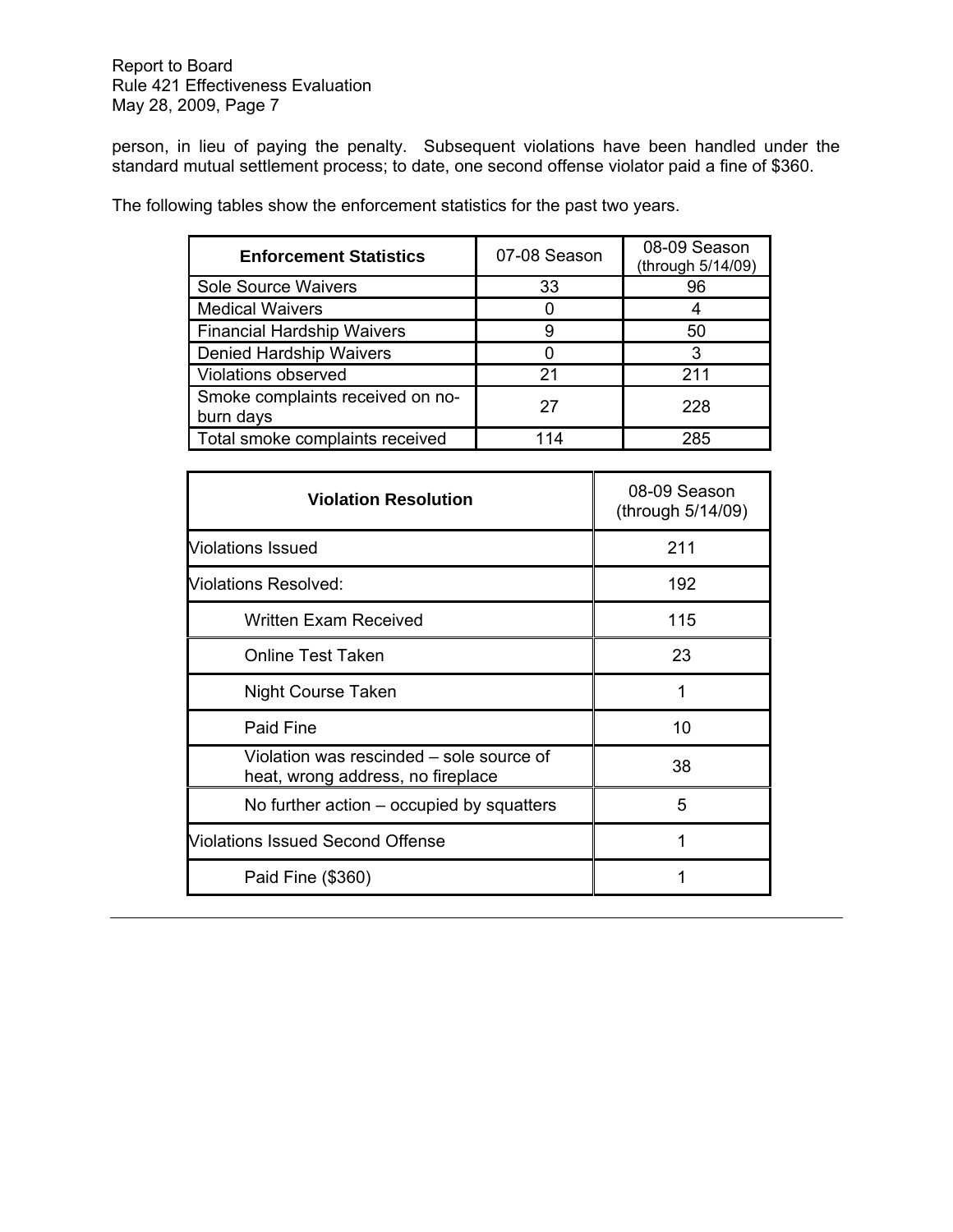## **Phone Survey Background and Results**

Aurora Research Group conducted a telephone survey of Sacramento County residents in April 2009. This survey was similar to the telephone survey Aurora previously conducted in April 2007. The purpose of this study was to gauge public awareness of mandatory no-burn restrictions and to gauge the effectiveness and compliance rates of Rule 421 on burning discouraged, Stage 1 and Stage 2 days.

The 2009 Aurora phone survey received responses from 400 random digit dial telephone surveys from county residents, including a subset of 6% who would be classified as low-income residents based on federal guidelines. Only those who have the capability to burn wood or pellets were included in the 400 surveys. The most important findings are that 92% of all respondents are aware of the mandatory curtailment restrictions, 42% complied with all the Stage 1 restriction days and 52% complied with all the Stage 2 restriction days, and 32% complied with the voluntary no-burn requests. In addition, the percentage of people that own EPA certified stoves and pellet stoves that did not burn on Stage 1 days was nearly the same as those with fireplaces and dirty stoves. This indicates that those people are not taking advantage of the exemption Rule 421 provides.

Other key findings are:

- 50% of all respondents who had the capability to burn wood or pellets did not burn at all this last winter.
- 50% of all respondents burned sometime during the last winter season. 30% of all respondents burned wood less than once per week. 11% indicated burning more than once a week.
- No respondents indicated wood burning as their sole source of heat.
- Among the 45% of those who reduced their wood burning last winter, 35% of those who burned less did so because of air quality or health concerns, or because they heard a request not to burn.
- 72% of all respondents are specifically aware of the Check Before You Burn Program.
- 85% of those respondents aware of the mandatory curtailment restrictions see or hear about a mandatory curtailment episode on TV and radio.
- 56% of all respondents rated residential wood burning fireplaces as a serious or very serious part of wintertime air pollution. However, 82% rated traffic as a serious or very serious part of wintertime air pollution.

The final Aurora report is included in Attachment A.

#### **Rule 421 Effectiveness Analysis and Results**

The District contracted with STI to study the air quality benefits from Rule 421. They conducted three different analyses; a cluster analysis, Chemical Mass Balance (CMB) modeling, and numerical modeling.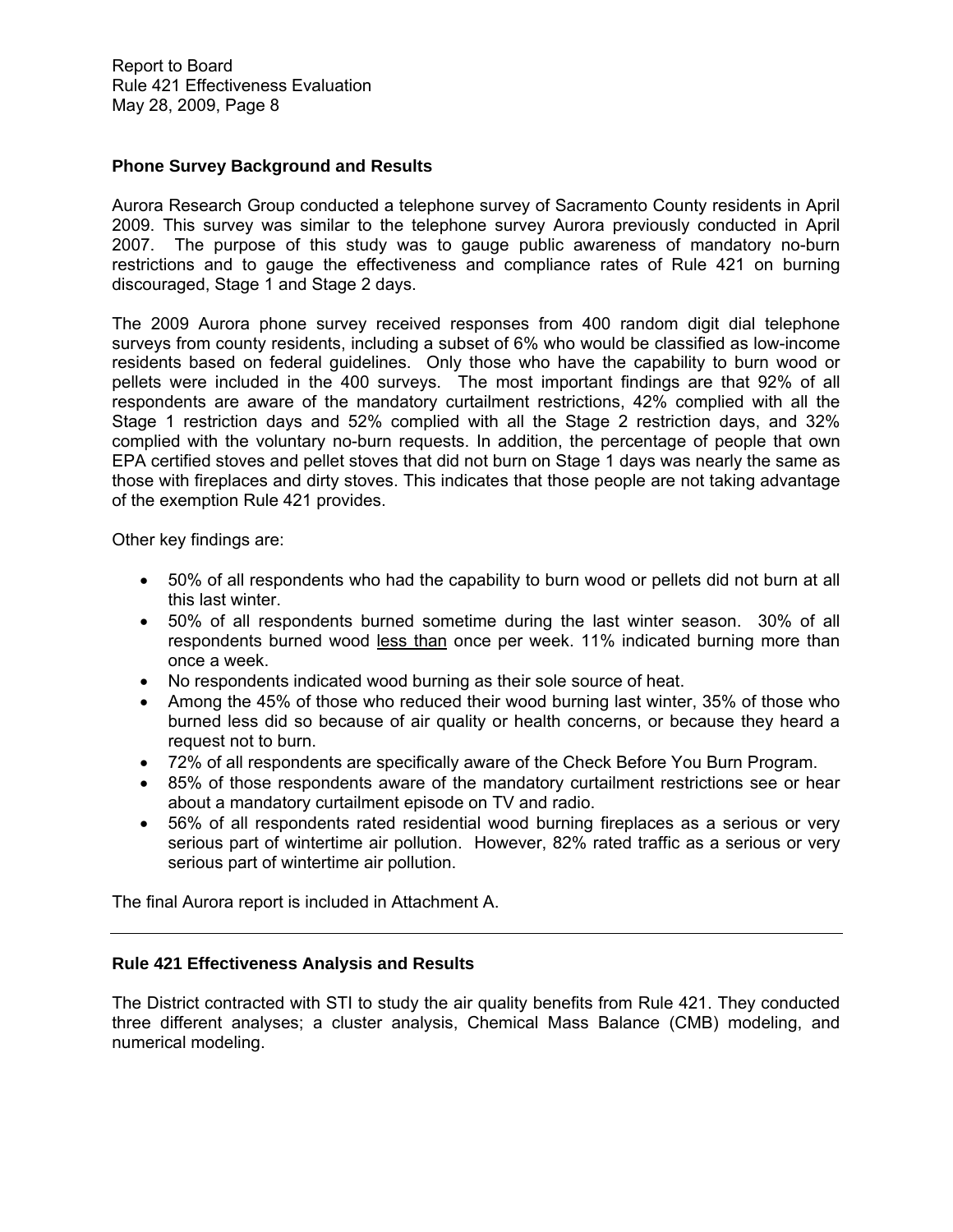#### • Cluster Analysis

Cluster analysis involves grouping days with similar meteorology. For each group, the analysis then compares the PM2.5 concentrations on days prior to the adoption of Rule 421 to days after Rule 421 was in effect. The difference in PM2.5 concentrations can be largely attributed to the benefits achieved by Rule 421.

A total of 11 day-pairs (22 days) with similar meteorological conditions was compared. Half of the 22 days occurred prior to adoption of Rule 421 and the other half of the days were either stage 1 or stage 2 burn ban days. The results of the cluster analysis showed an average reduction in 24-hour average PM2.5 concentration on a stage 1 day of 4  $\mu$ g/m<sup>3</sup> (10% reduction) and on a stage 2 day of 12 µg/m<sup>3</sup> (23% reduction.) The greatest reduction of PM2.5 concentrations occurred during the evening hours.

Chemical Mass Balance (CMB) model

A CMB model uses analysis of the chemical species contain in particulate matter collected on filters to determine which emissions sources contribute to the PM2.5 problem. Studies have established a "fingerprint" of chemical species that are associated with different emissions sources. The CMB model then uses this information to quantify contribution from each source type.

The results of the CMB modeling indicates the average wood smoke contribution on days when PM2.5 concentrations were high was at least 11  $\mu q/m^3$  (27%) and was a high as 19  $\mu$ g/m<sup>3</sup> of the total PM2.5 concentration<sup>4</sup>. These results indicate that it is possible to achieve a PM2.5 reduction on the order of 10 to 20  $\mu q/m^3$  on a Rule 421 no-burn day. This percentage is consistent with emissions inventory<sup>5</sup>.

• Numerical Modeling

STI runs a gridded air quality modeling system called BlueSky Gateway $^6$ . This model system provides hourly predictions of PM2.5 concentrations for the entire United States, including Sacramento using weather information, emissions data, and an air quality model to represent the chemical reactions that occur in the atmosphere. BlueSky Gateway's sub-components include the weather model, called MM5, an emissions model called, Sparse Matrix Operator Kernel Emissions (SMOKE), and the Community Multiscale Air Quality model (CMAQ). STI estimated PM2.5 concentrations assuming 100% curtailment. Because the model represents the entire United States, and consequently has a fairly coarse resolution, peak concentrations may be under-predicted by the model.

The results of the modeling analysis shows that the average PM2.5 reduction with complete curtailment was 7  $\mu$ g/m<sup>3</sup> or 21%.

 $\overline{a}$ 

<sup>4</sup> Along with smoke, burning wood emits nitrogen oxides and organic compounds. Nitrogen oxides and organic compounds then react in the atmosphere to form PM2.5. However, because there are many other sources of organic compounds and nitrogen oxides, it is not possible to specifically quantify the amount of this secondary PM2.5 that are from wood smoke emissions. Therefore, 11  $\mu$ g/m<sup>3</sup>, is a conservative estimate of the wood smoke contribution to total PM2.5 concentrations.

 $<sup>5</sup>$  If the secondary PM2.5 compounds were excluded, the percentage associated with wood smoke would</sup> be 58%, similar to the percentage estimated using emissions inventory methods.

 $6$  The model grid resolution is 36 kilometers.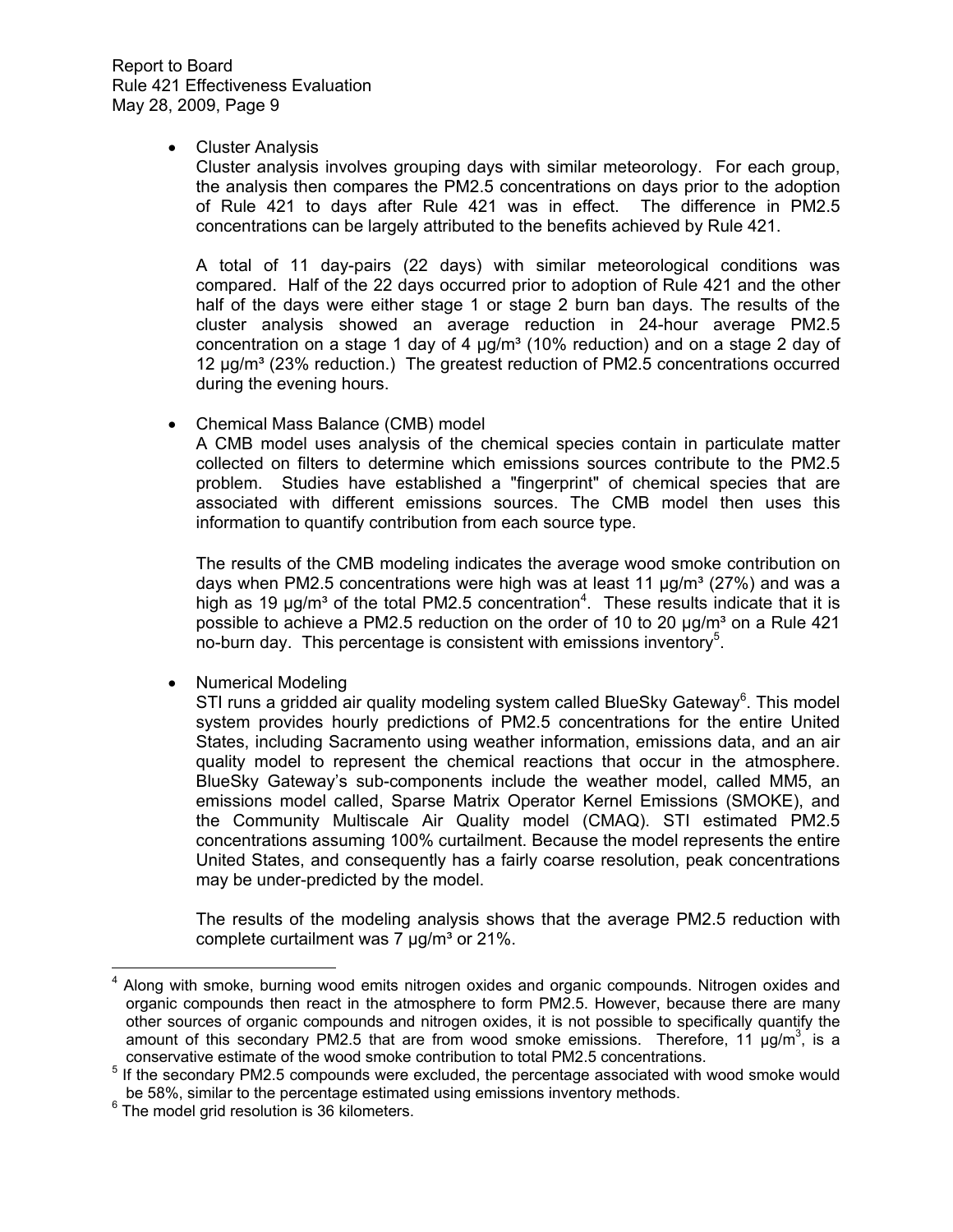• Other data analysis

STI also determined how many days during the 2008/2009 season that benefits from Rule 421 avoided an exceedance of the federal health standard. A total of 20 days exceeding the NAAQS violations were observed, and had Rule 421 not been in effect there would have been about 13 additional days on which the NAAQS was exceeded.

Finally, STI evaluated the potential for under-predictions in the forecast air quality. No-burn forecasts are made based on the air quality and weather forecasts for each day. To provide greater certainty of avoiding federal health standard violations, the thresholds could be reduced to account for the potential under-prediction.

The STI report is included in Attachment B.

## **Federal Nonattainment Issues**

On December 22, 2008, the EPA Administrator signed rules designating the Sacramento area as nonattainment for the federal 24-hour PM2.5 health standard of 35  $\mu q/m<sup>3</sup>$ . The designations are under review by the new administration and are expected to be published in the coming months. Attainment plans will be due in 2012 and the attainment deadline will be 2014, but may be extended to 2019 if properly justified to EPA.

Attainment of the federal health standards is determined using the design value. When Rule 421 was adopted our design value<sup>3</sup> was based on 2004-2006 data. Since that time, PM2.5 concentrations have increased, likely due to weather influences. Sacramento will likely need more reductions than previously estimated to attain. It is likely that the current Rule 421 alone will not be enough to attain before the plan is due. Strengthening Rule 421 by lowering the thresholds may help to further reduce PM2.5 concentrations during winter months, thereby potentially reducing the need for other, more costly regulatory measures.

| PM2.5 Design Value <sup>7</sup> |                        |  |  |  |
|---------------------------------|------------------------|--|--|--|
| <b>Monitoring Station</b>       | $\mu$ g/m <sup>3</sup> |  |  |  |
| Del Paso Manor, Years 2004-2006 | 48.7                   |  |  |  |
| Del Paso Manor, Years 2006-2008 | $51.8^{8}$             |  |  |  |
| <b>Federal Health Standard</b>  | 35                     |  |  |  |

 $\overline{a}$ 7 This data was acquired at Del Paso Manor station located in Sacramento County that has a federal reference method monitor. The average value is calculated according to procedures specified in Appendix N of Title 40, Code of Federal Regulations Part 50. The procedures require selection of the  $98<sup>th</sup>$  percentile monitored concentration. For example, in 2006 the top seven readings were excluded from the calculation.

 $8$  Days overwhelming impacted by the 2008 wildfires were excluded when calculating this design value. EPA's exceptional event rule allows exclusion of those data under specific circumstances. Staff has worked with the California Air Resources Board to justify these PM2.5 data as an exceptional event.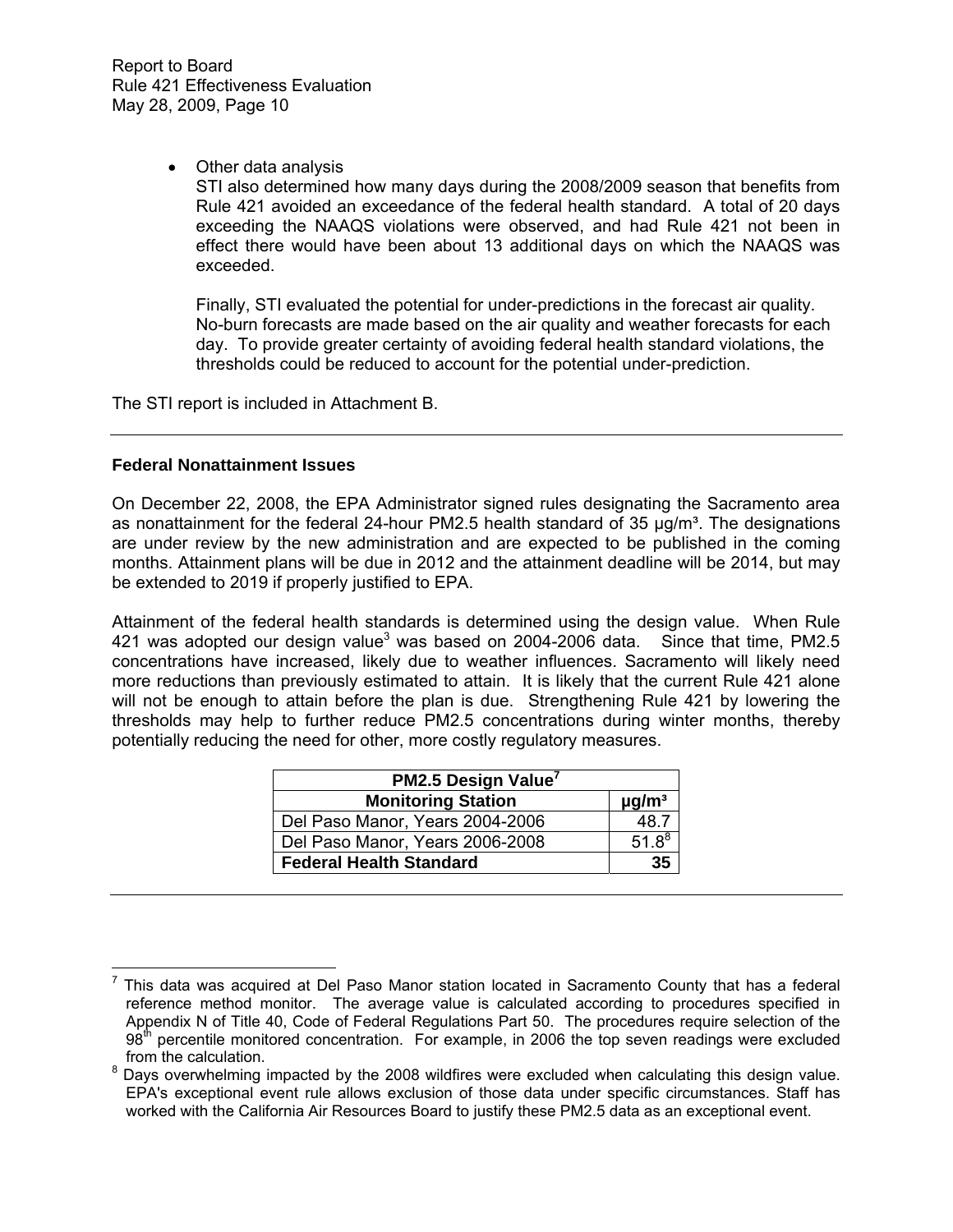## **Other District's Mandatory No-Burn Rules**

San Joaquin Valley Unified Air Pollution District (SJVUAPCD) adopted its rule prohibiting wood burning on forecast poor air quality days on July 17, 2003. The threshold for prohibiting burning was set to the federal PM2.5 health standard at the time,  $65 \mu g/m<sup>3</sup>$  or greater. On October 16, 2008 they lowered their threshold to 30  $\mu$ g/m<sup>3</sup>, and will automatically lower that threshold to 20  $\mu$ g/m<sup>3</sup> if they fail to attain the federal health standard of 65, by April 2015. The 20  $\mu$ g/m<sup>3</sup> threshold would be implemented 60 days after the effective date of EPA's published finding of failure to attain for PM2.5.

The Bay Area Air Quality Management District (BAAQMD) and South Coast Air Quality Management District (SCAQMD) also recently adopted similar mandatory no-burn rules. The BAAQMD threshold is 35  $\mu q/m^3$  and became effective on November 1, 2008. The SCAQMD rule becomes effective November 1, 2011, with a threshold of 35  $\mu$ g/m<sup>3</sup>. None of these three districts exempt EPA certified devices or pellet stoves from mandatory no-burn restrictions.

# **Potential Rule Changes**

When Rule 421 was first adopted, forecasting error had not been quantified nor considered when setting the thresholds. With the additional STI forecasting information and actual Rule 421 air quality benefits, threshold levels can now be re-examined. Staff evaluated lowering the threshold to strengthen the rule for three reasons; 1) the studies indicate that although the public awareness and air quality benefits are very good, we are still not meeting state or federal health standards, 2) when the thresholds were established staff did not have information to consider the potential for under predicting air quality forecasts or actual air quality benefit information, and 3) recent health studies indicate that serious health consequences can be specifically attributed to wood smoke and that updated ARB health information estimates higher mortality rates in Sacramento from high PM2.5 concentrations

Three options were evaluated:

Option  $1$  - Reduce the Stage 1 threshold from 35 to 31  $\mu$ g/m<sup>3</sup> to account for the potential under prediction in air quality forecasts. Reduce the Stage 2 threshold from 40 to 35  $\mu q/m<sup>3</sup>$ to account for the actual benefits that occur on Stage 1 no-burn days

Option 2 - Reduce the Stage 1 threshold to 25  $\mu$ g/m<sup>3</sup> and the Stage 2 threshold to 30  $\mu$ g/m<sup>3</sup> to be consistent with the San Joaquin Valley no-burn threshold. Reduce the voluntary threshold to 20  $\mu$ g/m<sup>3</sup>.

Option  $3$  - Eliminate the exemption for EPA certified and pellet stoves since the survey showed that most residents do not take advantage of this exemption. Set the no-burn threshold to 30  $\mu q/m^3$  to be consistent with the SJVUAPCD rule. Either maintain the voluntary threshold at 25  $\mu$ g/m<sup>3</sup> or reduce the voluntary threshold to 20  $\mu$ g/m<sup>3</sup>.

The rule change could also include a provision to automatically reduce the thresholds if Sacramento does not meet the federal health standards by the required deadlines, either 2014 or 2019.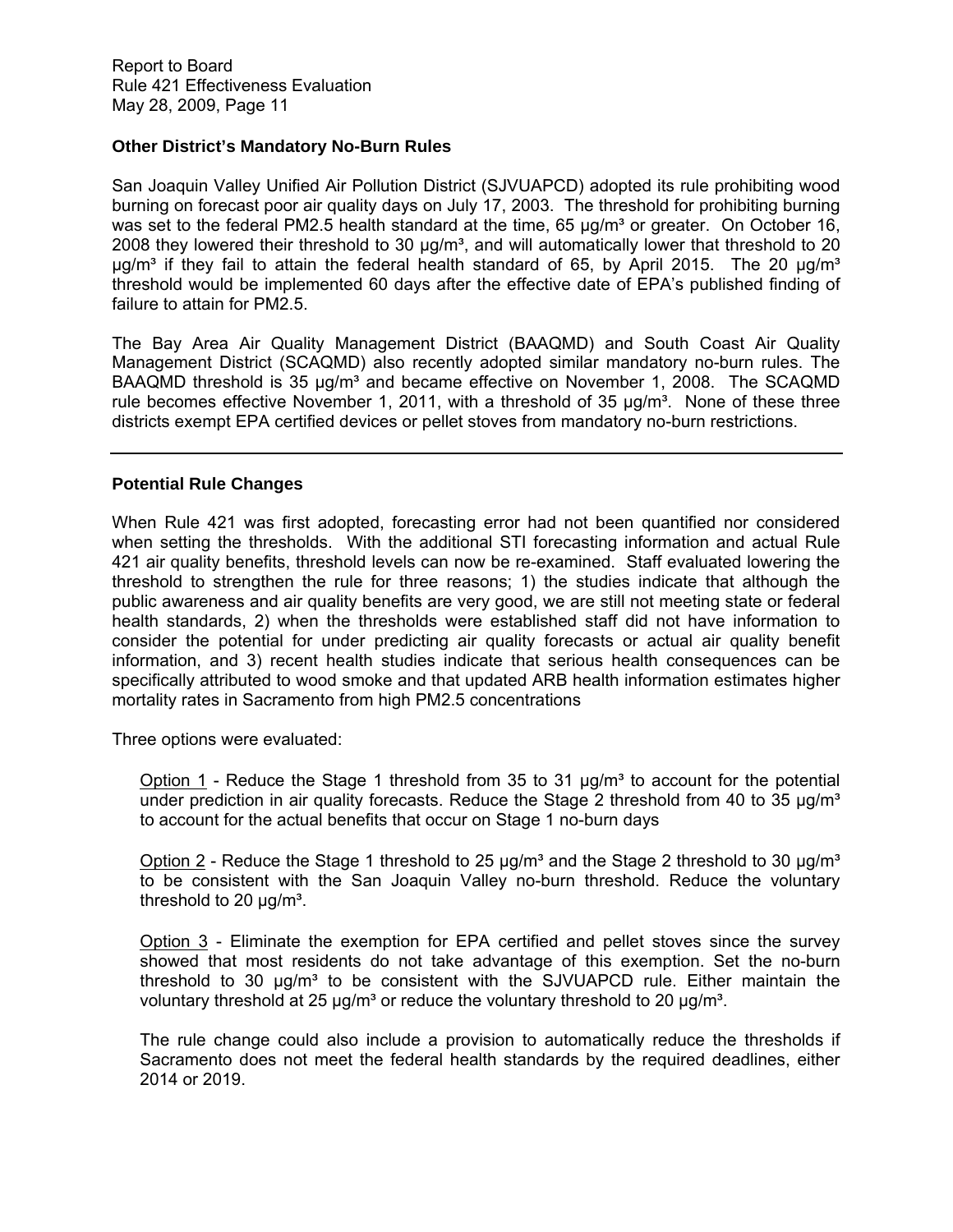## **Impacts and benefits from potential rule changes**

Staff used PM2.5 concentration data collected over the last 5 seasons to estimate the number of no-burn days that might be called each winter if the new potential thresholds were established. In addition, staff estimated the number of additional exceedances of the federal health standard that might be avoided if the actual average Rule 421 benefit established by STI's study would have occurred if a no-burn day had been called at the lower thresholds.

| Optional threshold changes (µg/m <sup>3</sup> )                     |                     |    |           |                               |                 |          |                                                        |
|---------------------------------------------------------------------|---------------------|----|-----------|-------------------------------|-----------------|----------|--------------------------------------------------------|
|                                                                     | <b>Current rule</b> |    |           | Option 1                      |                 | Option 2 | Option 3                                               |
| Voluntary<br>threshold                                              | 25                  |    | 25        |                               | 20              |          | 20 or 25                                               |
| Stage 1 threshold                                                   |                     | 35 | 31        |                               | 25              |          | Eliminated                                             |
| Stage 2 threshold                                                   |                     | 40 |           | $\overline{35}$               | $\overline{30}$ |          | 30                                                     |
|                                                                     |                     |    |           | Number of no-burn days called |                 |          |                                                        |
| # of days in<br>2004/2005                                           | $\overline{7}$      | 9  | 9         | 16                            | 17              | 29       | 29                                                     |
| # of days in<br>2005/2006                                           | $\overline{7}$      | 14 | 1         | 21                            | 15              | 27       | 27                                                     |
| # of days in<br>2006/2007                                           | 5                   | 24 | 4         | 29                            | 10              | 37       | 37                                                     |
| # of days in<br>2007/2008 <sup>9</sup>                              | $\overline{7}$      | 8  | 4         | 15                            | 14              | 20       | 20                                                     |
| # of days in<br>2008/2009 <sup>9</sup>                              | 7                   | 26 | 6         | 33                            | 10              | 43       | 43                                                     |
| Average # of no-<br>burn days                                       | $\overline{7}$      | 16 | 5         | 23                            | 13              | 31       | 31                                                     |
| Average total no.<br>of mandatory no-<br>burn days                  |                     | 23 |           | 28                            |                 | 44       | 31                                                     |
| Average # of<br>voluntary no-burn<br>days                           |                     | 22 | $17^{10}$ |                               |                 | 19       | 33 @ 20 µg/m <sup>3</sup><br>13 @ 25 µg/m <sup>3</sup> |
| <b>Benefits</b>                                                     |                     |    |           |                               |                 |          |                                                        |
| No. of avoided<br>days over the<br>13<br>federal health<br>standard |                     |    | 16        |                               | 18              | 17       |                                                        |

 $\overline{a}$ 9 During 2004-Mid-2007, air quality forecasting was either not done, or done using unrefined methods. To use a consistent method throughout this analysis, rather than use the actual forecast concentrations during these Check Before You Burn seasons, the number of mandatory curtailment days per year were determined by adding the STI reported cluster analysis average benefits of 4 µg/m<sup>3</sup> for a stage 1 no-burn day and 12  $\mu$ g/m<sup>3</sup> for a stage 2 no-burn day to the actual observed concentration for each day. If that summed value was above the threshold being evaluated in each cell, then it was counted as a

mandatory no-burn day.<br><sup>10</sup> The number of days is lower than the current rule, even though the threshold has not changed, because some of the previous voluntary days become mandatory no-burn days.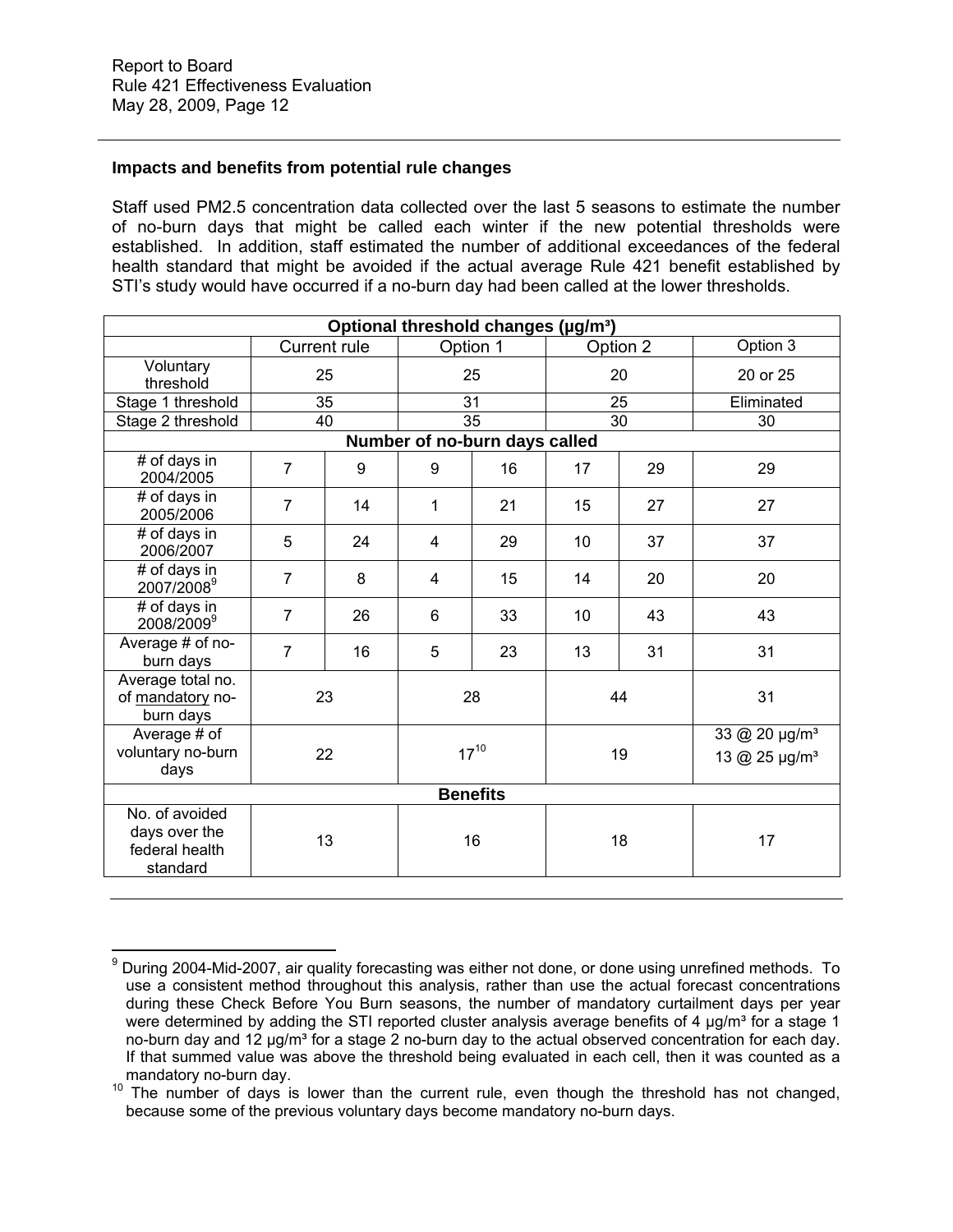## **Conclusion**

The studies reported that public response and air quality improvements from Rule 421 are significant, but are not sufficient to meet health standards at this time. More recent health studies show adverse health effects can be specifically attributed to wood smoke. Other health studies indicate that Sacramento has a higher number of premature deaths from high PM2.5 concentrations than previously believed. Therefore, staff evaluated potential benefits from reducing the thresholds using the results from STI and Aurora Research Group's evaluation of Rule 421 effects. The San Joaquin Valley air district recently amended their wood burning rule to reduce their threshold to 30, and automatically drop the threshold to 20 if they do not meet their federal air quality deadline (2015.) A similar provision could be added to our rule. The following is a summary of the potential rule change options.

|                  | Thresholds (µg/m <sup>3</sup> ) |          |          |            |  |  |  |
|------------------|---------------------------------|----------|----------|------------|--|--|--|
|                  | <b>Current rule</b>             | Option 1 | Option 2 | Option 3   |  |  |  |
| Stage 1          | 35                              | 31       | 25       | Eliminated |  |  |  |
| threshold        |                                 |          |          |            |  |  |  |
| Stage 2          | 40                              | 35       | 30       | 30         |  |  |  |
| threshold        |                                 |          |          |            |  |  |  |
| Average no. of   | 23                              | 28       | 44       | 31         |  |  |  |
| no-burn days     |                                 |          |          |            |  |  |  |
| Estimated no. of | 13                              | 16       | 18       | 17         |  |  |  |
| avoided days     |                                 |          |          |            |  |  |  |
| over the federal |                                 |          |          |            |  |  |  |
| health standard  |                                 |          |          |            |  |  |  |

#### **Next Steps**

Staff will continue outreach efforts to inform the public of air quality forecasts and wood burning curtailment. Staff is planning to present the threshold reduction options at public workshops in July. Workshops will be held in downtown Sacramento, Carmichael/Orangevale, Folsom, Galt and at the District office. Staff plans to return to the Board in September with proposed amendments to Rule 421 to reduce the thresholds. If adopted then, amendments can be implemented before the 2009/2010 Check Before You Burn season. This would allow potential additional benefits to be assessed over three burn seasons before the federal air quality plan is due in late 2012.

 $\overline{\phantom{a}}$  , and the contract of the contract of the contract of the contract of the contract of the contract of the contract of the contract of the contract of the contract of the contract of the contract of the contrac

Respectfully Submitted Approved as to form:

Larry Greene **Kathrine Pittard** Executive Director/Air Pollution Control Officer District Counsel

**Attachments**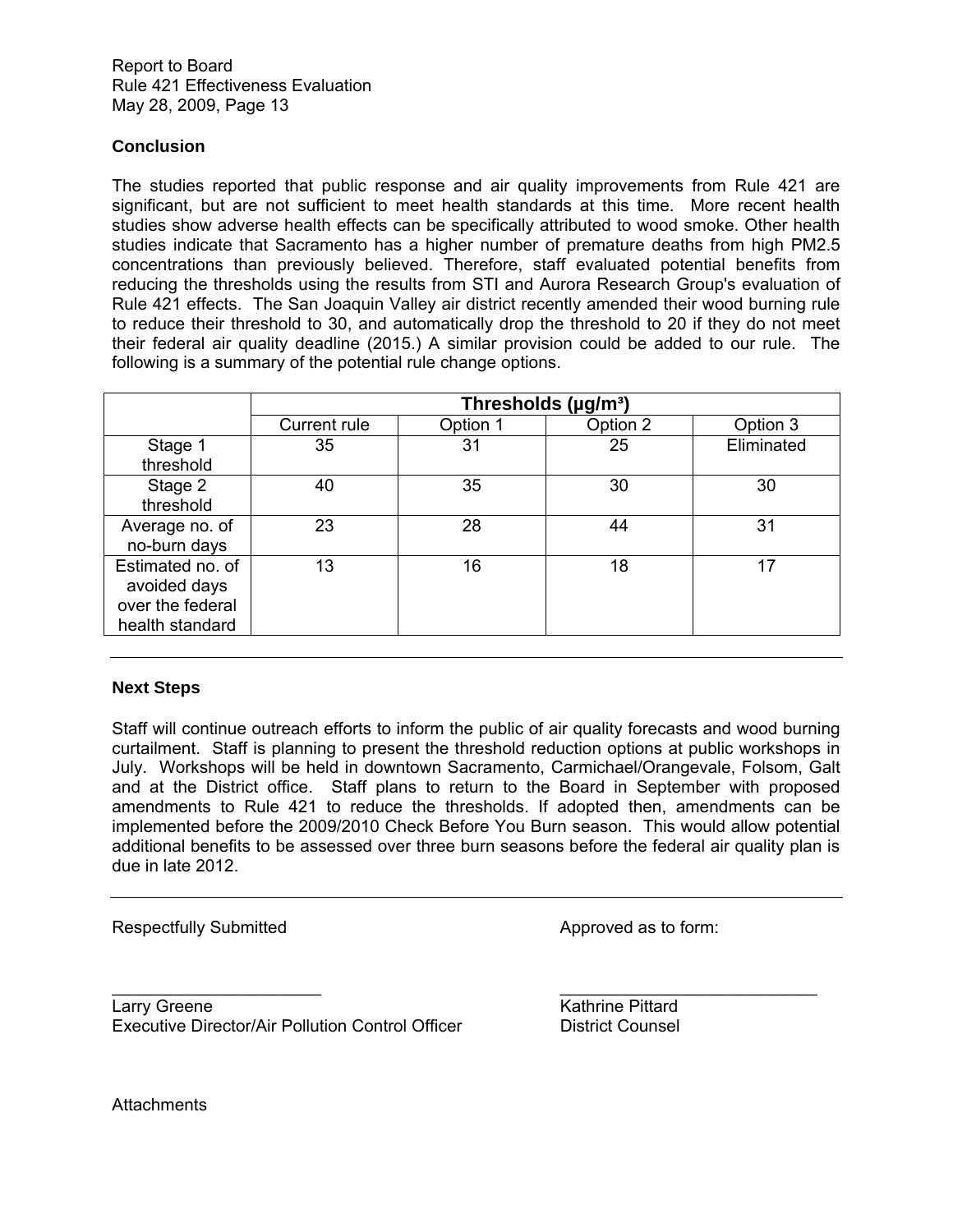**Attachment A Final Aurora Survey Report**